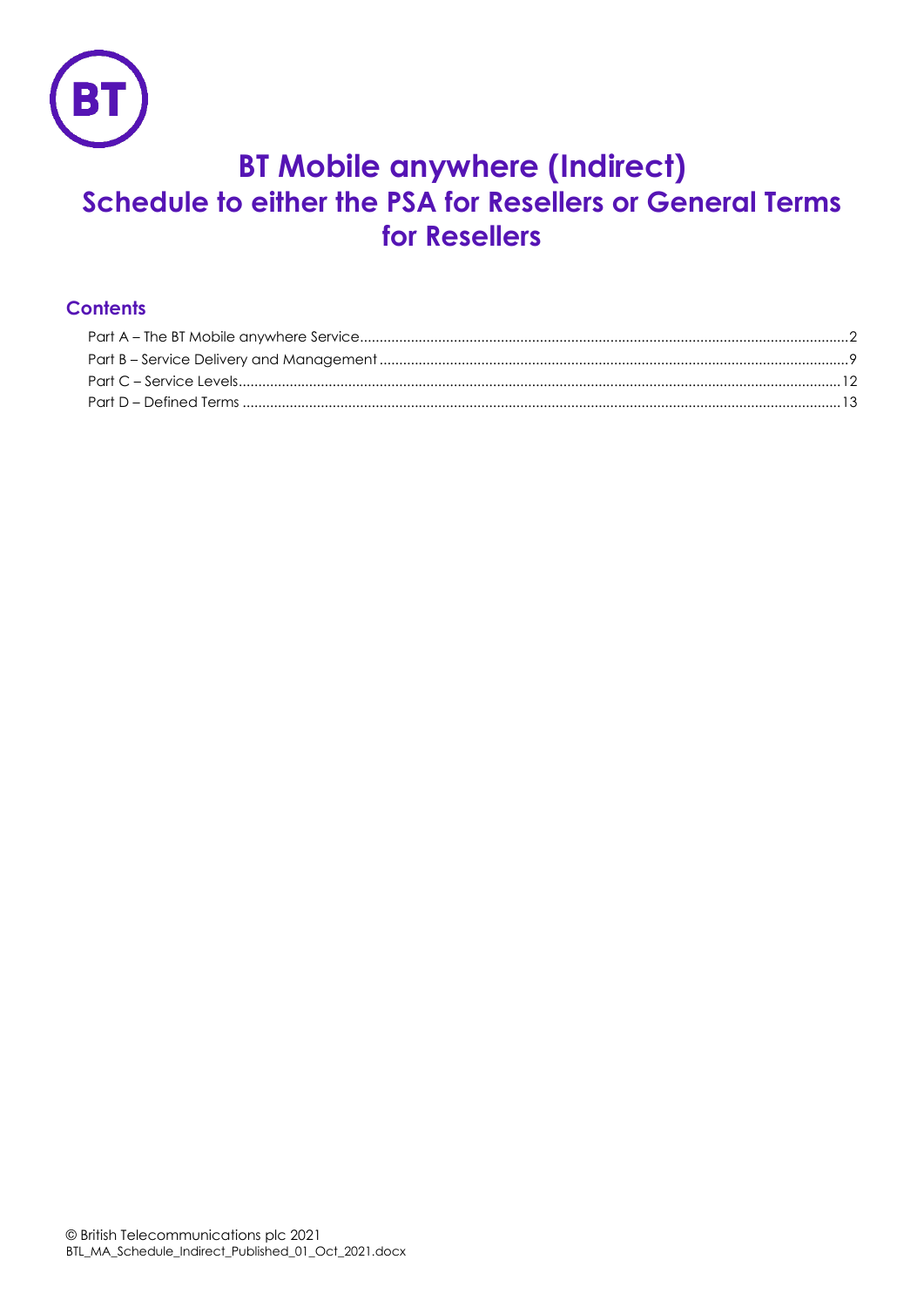

# **Words defined in the General Terms for Resellers or Products and Services Agreement for Resellers**

Words that are capitalised but have not been defined in this Schedule have the meanings given to them in either the BT General Terms for Resellers or the Product and Services Agreement for Resellers, whichever is referred to in the Order ("**Governing Agreement**").

Agreement and Contract mean the same thing depending on whether this Schedule uses the BT General Terms for Resellers or the Product and Services Agreement for Resellers.

# <span id="page-1-0"></span>**Part A – The BT Mobile anywhere Service**

#### **1 Service Summary**

- 1.1 BT will provide the Reseller with Devices that include a SIM Card pre-loaded by the Supplier, Independent SIM Cards or eSIM Profiles for the Reseller to resell to its Customers ("**Customer**s") that allow international Internet access, comprising:
	- (a) the Standard Service Components; and
	- (b) any of the Service Options as set out in any applicable Order,

up to the point of the Service Management Boundary as set out in Paragraph 5 (the **"Service**").

1.2 The Service relies on inputs provided to BT by Supplier which include but are not limited to the Devices, SIM Cards, eSIM Profiles, Mobile Data and Portal and that BT is acting as re-seller of Supplier inputs.

#### <span id="page-1-2"></span>**2 Key Statements and Reseller Obligations**

- 2.1 The obligations set out in this section are fundamental to the provision of the Service and are in addition to any others set out in the Agreement.
- 2.2 The terms of the Agreement have been negotiated and freely accepted in consideration of the reciprocal obligations entered into by each of the Parties.
- 2.3 The Reseller will only sell to Customers who are corporate entities duly established and registered in each country where the Reseller intends to provide electronic communications services and employee users who will directly use the Service ("**Users**") or to any authorised BT reseller.
- 2.4 Except as set out in Paragraph 2.3 the Reseller will not resell the Service to third parties in any other form or manner. Such resell would be considered a material breach of this Agreement.
- 2.5 The Reseller shall comply and ensure its Customers comply with all relevant laws and regulations as applicable to the Service from time to time and shall remain liable for all losses incurred by BT as a consequence of any breach of such relevant laws and regulations.

#### **3 Standard Service Components**

BT will provide the Reseller, for the Reseller's own use and for the Reseller to resell to the Reseller's Customers, with all the following standard service components ("**Standard Service Components**") in accordance with the details as set out in any applicable Order:

#### 3.1 **Mobile Data**

The ability to send and receive Mobile Data, using a wireless internet connection accessed via:

- 3.1.1 SIM Cards;
- 3.1.2 eSIM Profiles; or
- 3.1.3 Customer Equipment connected to the Device via Wi-fi.

## 3.2 **Training**

A single two hour web-based training session will be provided by the Supplier for up to 12 attendees (which could be either the Reseller or Customer personnel). Where additional training is required it will be agreed in writing between the Supplier and Reseller and BT will invoice the Reseller for such additional training.

#### <span id="page-1-1"></span>3.3 **Portal**

- 3.3.1 An access to a Supplier web-based portal (access to the Portal will be managed by the Reseller, acting on behalf of the Reseller's Customers) providing:
	- (a) Traffic Classification the ability to enable and disable different categories of Mobile Data and apply usage policies to a Device, Independent SIM Card or eSIM Profile;
	- (b) Inventory Management control of the allocation of Devices; Independent SIM Cards or eSIM Profiles to Customers and internal billing allocation;
	- (c) Real Time Monitoring the ability to monitor Mobile Data usage on Devices, Independent SIM Cards, and eSIM Profiles in real time;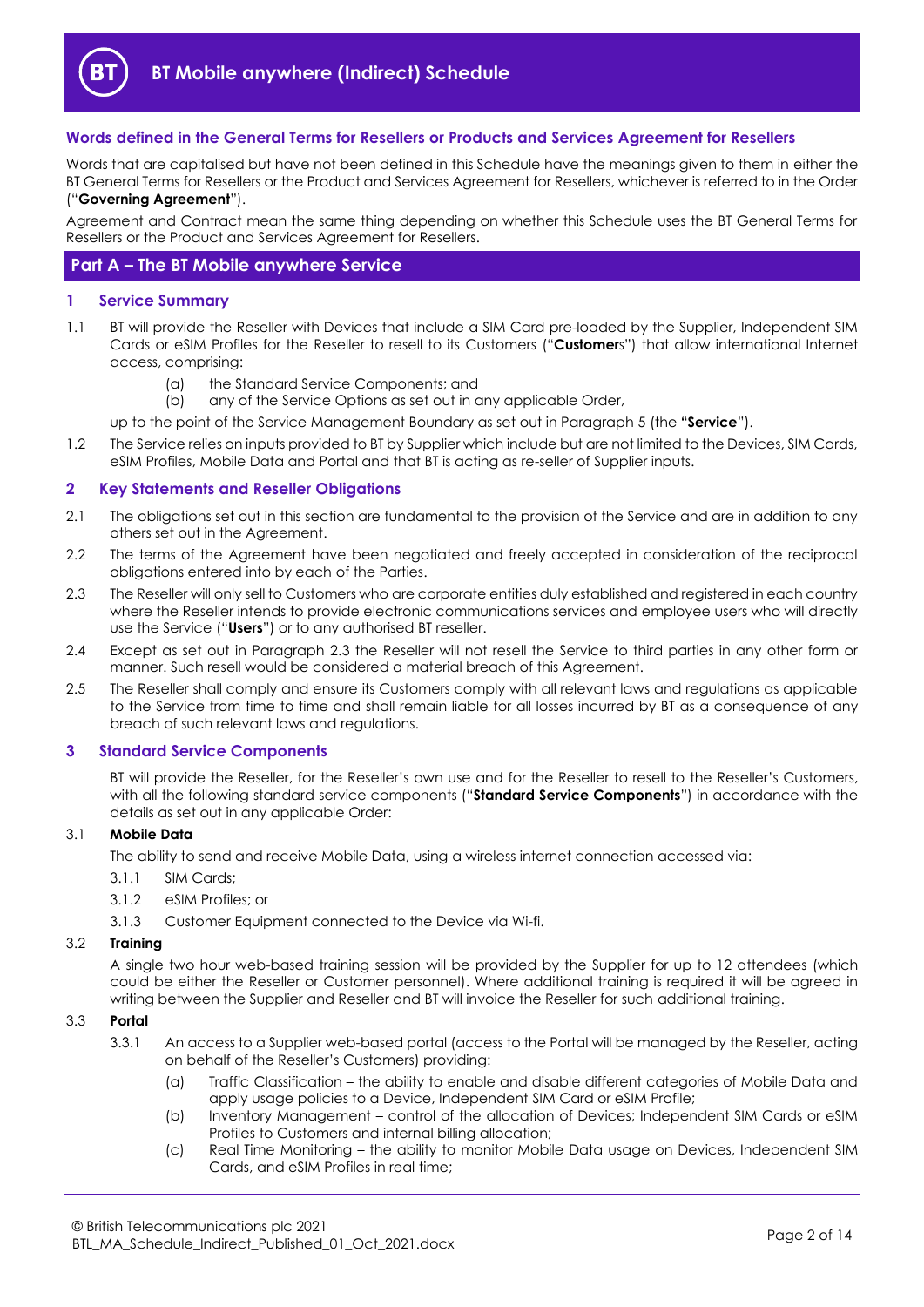

- (d) Track Usage of Non-BT SIM Cards the ability to identify roaming usage and usage in A-End Countries on Non-BT SIM Cards inserted into the Device (only applies to Supplier Multi-SIM Device);
- (e) Customised Alerts the ability to create and customise usage alerts for Mobile Data;
- (f) Sub-Accounts for International Corporates for the management of Mobile Data usage; APIs APIs that may be used by the Reseller to integrate the Service with the Reseller's Applications; and
- (g) Reporting a set of reports including:
	- (i) Device Mobile Data usage by Device, Independent SIM Card, and eSIM Profile;
	- (ii) Countries Mobile Data usage by country;
	- (iii) Carriers Mobile Data usage by MNO Network;
	- (iv) Application Type Mobile Data usage by category;
	- (v) Internal Orders the allocation of Devices, Independent SIM Cards, and eSIM Profiles to Customers; and
	- (vi) Usage Log Customer location, MNO Network details, country, usage in KB, server time, IMEI and Device code, SIM Card details and general information about the Device.
- 3.3.2 Portal Structure:
	- (a) The Portal enables the Reseller to employ a tiered naming convention which allows the Reseller's account to have multiple sub-accounts reflecting multiple Customers; and
	- (b) The Portal will have a clear separation between the Reseller's and the Customer accounts where Customer's access to the Portal will be restricted only to sections relevant to the services they are signed up to, with no access permitted outside.

("**Portal**").

# <span id="page-2-2"></span>**4 Service Options**

- 4.1 BT will provide any of the following options described in this section ("Service Options") if set out in the Order and in accordance with the details as set out in that Order.
- 4.2 Service Options may not be available in all countries.

# 4.3 **Data Packages**

- 4.3.1 As part of this Service Option, the Reseller or their Customers can select any of the Bronze, Silver or Gold Zones packages or a Business Unlimited Plan.
- 4.3.2 For the Bronze, Silver and Gold Zones (as defined in the Standard Pricing Sheet):
	- (a) Shared Data Package a Mobile Data Allowance per Month ranging from 50GB to 1TB that is shared across all SIMs and eSIMs. The Recurring Monthly Charge is based on required geographic coverage;
- 4.3.3 For the Business Unlimited Plan Coverage Zone:
	- (a) Business Unlimited Plan an Unlimited Mobile Data Allowance that is restricted to an approved list of Applications and URLs.

#### 4.4 **Mobile Data Add-Ons**

4.4.1 This Service Option provides Customers with a Shared Mobile Data Add-on option for Bronze, Silver and Gold Zones. For this Service Option an additional Mobile Data Allowance can be purchased for the remainder of the month that is shared across all Devices.

# **5 Service Management Boundary**

- <span id="page-2-1"></span>5.1 BT will provide and manage the Service in accordance with Parts B and C of this Schedule and as set out in any applicable Order up to the SIM Card or eSIM Profile ("**Service Management Boundary**").
- 5.2 BT will have no responsibility for the Service outside the Service Management Boundary.
- 5.3 BT does not make any representations, whether express or implied, about whether the Service will operate in combination with any Customer Equipment or other equipment and software.

#### **6 Associated Services**

- <span id="page-2-0"></span>6.1 The Reseller shall ensure that the Customers will have the following service in place that is necessary for the Service to function and will ensure that this service meets the minimum technical requirements that BT specifies:
	- 6.1.1 Wi-fi compatible Customer Equipment that is capable of connecting to the Internet via the wireless access point in the Device; and
	- 6.1.2 Compatible Equipment for use with the Independent SIM Card or eSIM Profile,

# ("**Enabling Service**").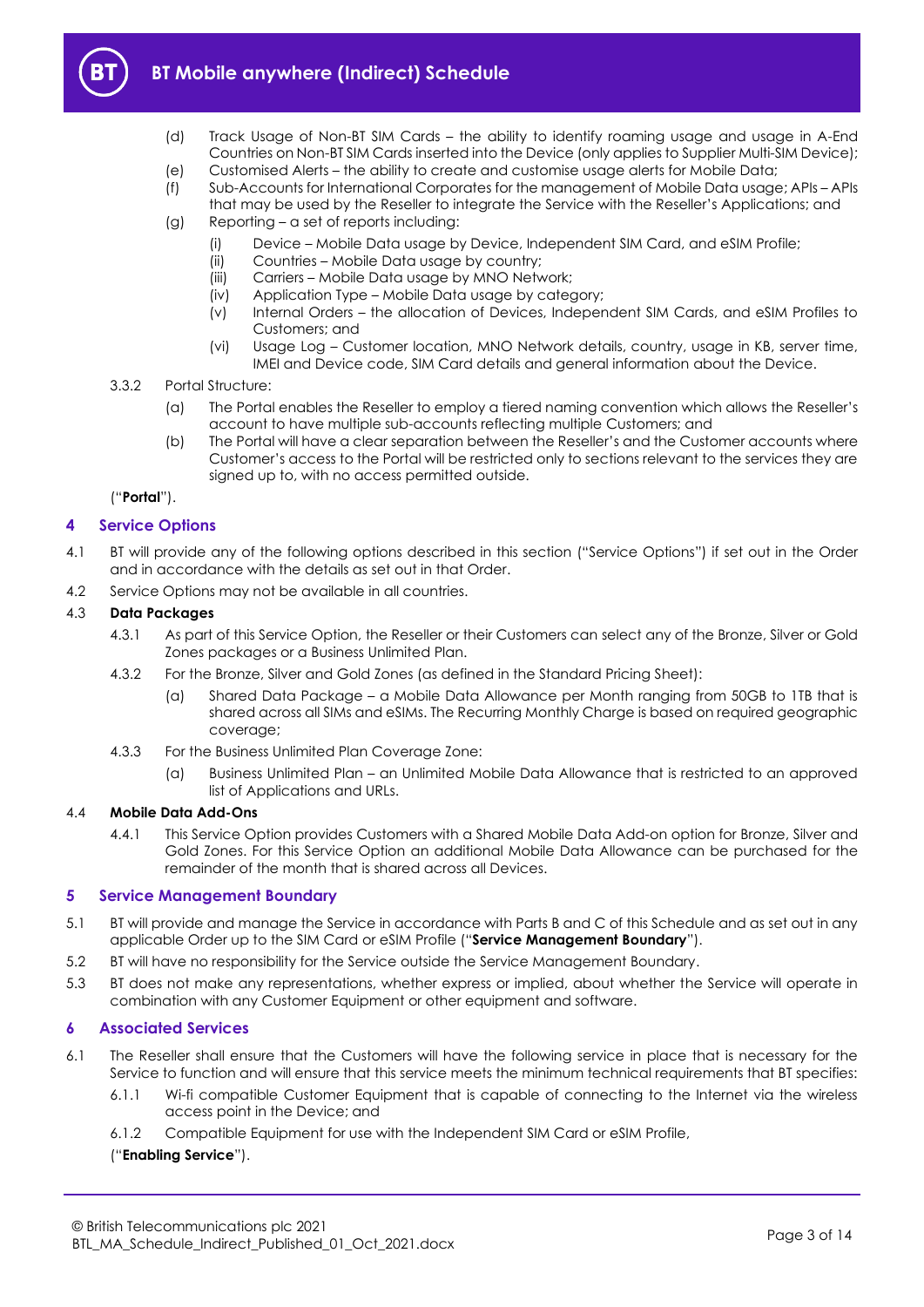

- 6.2 If BT provides the Reseller with any services other than the Service (including, but not limited to any Enabling Service) this Schedule will not apply to those services and those services will be governed by their separate terms.
- 6.3 BT will not be liable for failure to or delay in supplying the Service where a local Mobile Network Operator refuses access to their MNO Network and no alternative service is available in BT's opinion at reasonable terms or cost.

# **7 Equipment**

# 7.1 **Purchased Equipment**

Until title in any Purchased Equipment transfers to the Reseller in accordance with Paragraph [7.3.4,](#page-4-0) the Reseller will:

- 7.1.1 keep the Purchased Equipment safe and without risk to health;
- 7.1.2 only use the Purchased Equipment, or allow it to be used, in accordance with any instructions or authorisation BT or the Supplier may give and for the purpose for which it is designed;
- 7.1.3 not make any alterations or attachments to, or otherwise interfere with, the Purchased Equipment, including after title in any Purchased Equipment transfers to the Reseller in accordance with Paragraph [7.3.4](#page-4-0), nor permit any person (other than a person authorised by BT) to do so, without BT's prior written consent and, if BT gives its consent, agree that any alterations or attachments are part of the Purchased Equipment;
- 7.1.4 not sell, charge, assign, transfer or dispose of or part with possession of the Purchased Equipment or any part of it;
- 7.1.5 not allow any lien, encumbrance or security interest over the Purchased Equipment, nor pledge the credit of BT for the repair of the Purchased Equipment or otherwise;
- 7.1.6 not claim to be owner of the Purchased Equipment;
- 7.1.7 in addition to any other rights that BT may have, reimburse BT for any losses, costs or liabilities arising from:
	- (a) the Reseller's use or miss-use of the Purchased Equipment;
		- (b) damage to the Purchased Equipment except where the damage to the Purchased Equipment is a result of fair wear and tear or caused by BT; or
		- (c) a stolen or lost Device or SIM Card up to the point the Reseller inform BT in accordance with Paragraph [10.2.7\(f\);](#page-10-0)

# 7.2 **Licence**

7.2.1 The Supplier grants to Customers a licence to use the SIM Card and eSIM Profiles only for the purpose of accessing the Service during the term of this Contract.

# 7.3 **Purchased Equipment**

- 7.3.1 Orders
	- (a) For each Order, the Reseller will order on behalf of the Reseller's Customers:
		- (i) at least one Data Package;
		- (ii) a minimum of 50 Devices or 10 Independent SIM Cards per Site; or
		- (iii) at least 10 eSIM Profiles.
	- (b) Where BT agrees to an Order of fewer than 50 Devices or 10 Independent SIM Cards at a Site, BT will apply an additional Charge for each shipment according to the weight, destination, number of Devices or Independent SIM Cards and the customs fees applicable to the shipment.

# 7.3.2 **Device Availability**

- (a) BT will, where the Supplier withdraws a Device or declines to accept an order for the Device from BT, suggest an alternative Device to the Reseller. If this is not acceptable to the Reseller, BT will cancel any Orders for that Device, as applicable.
- (b) The availability of Devices is subject to change.

# 7.3.3 **Delivery of Purchased Equipment**

- (a) The Reseller will provide BT with the name and contact details of at least one individual who is responsible for receiving the Purchased Equipment at the Site(s).
- (b) The Reseller acknowledge that Supplier will dispatch any Purchased Equipment for delivery to the applicable Site as set out in any applicable Order
- (c) BT will:
	- (i) be the importer of record; and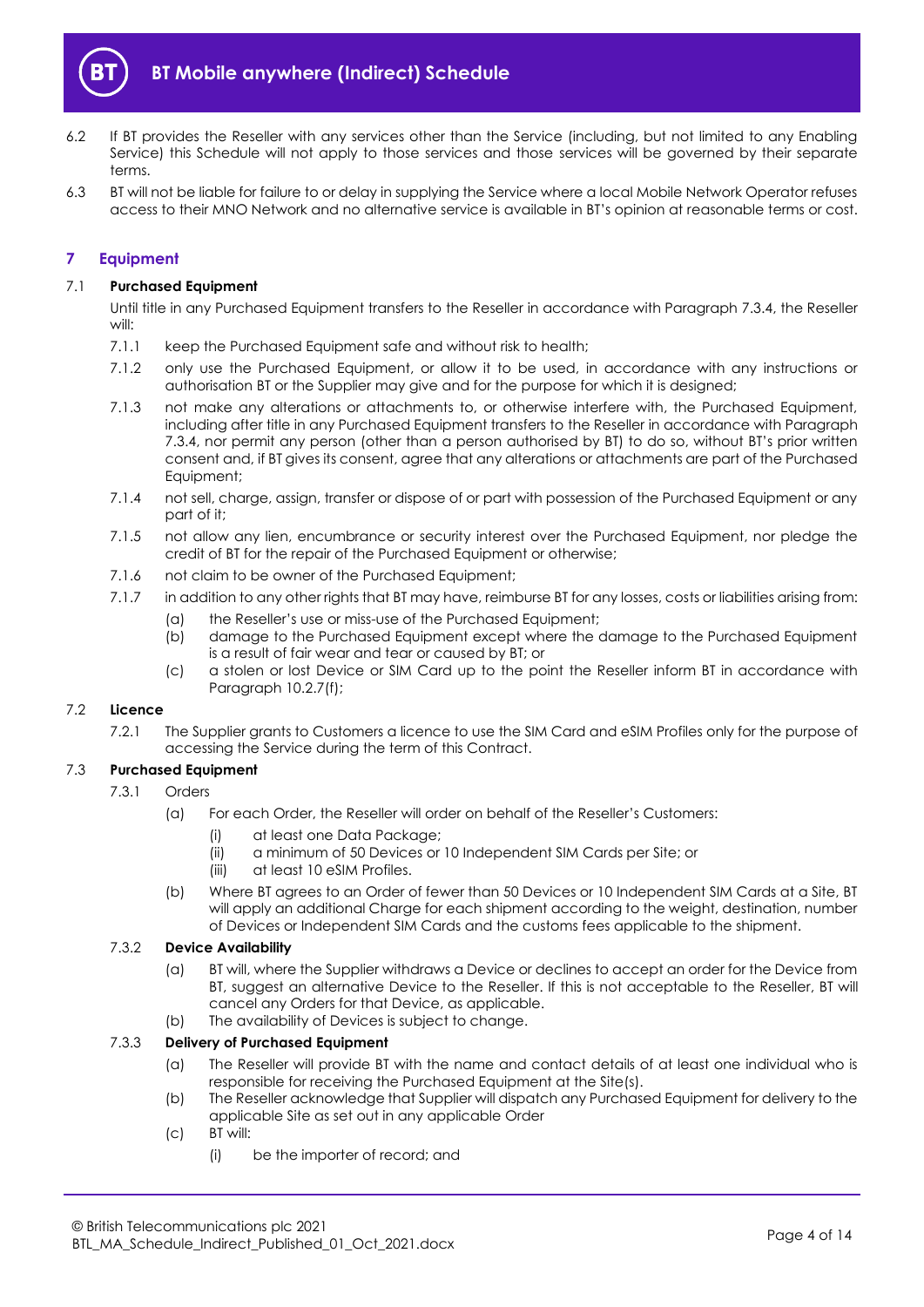

- (ii) clear the Purchased Equipment through the applicable customs authority in the destination country and be liable for any import tax, duty or excise duty incurred.
- (d) Where a Site is located within a country in the EU other than the Territory, BT will not sell the Reseller the Purchased Equipment if the Reseller is not VAT-registered in the delivery country.

#### <span id="page-4-0"></span>7.3.4 **Transfer of Title and Risk**

- (a) title in the Purchased Equipment (except for the Intellectual Property Rights) will pass to the Reseller when the Reseller has paid for the Purchased Equipment in full; and
- (b) risk in the Purchased Equipment will pass to the Reseller in accordance with Incoterms® 2010 DAP, but the Reseller will not be liable for any loss or damage that is caused by BT's negligence.

#### 7.3.5 **Acceptance of Purchased Equipment**

BT will treat the Purchased Equipment as accepted when the Reseller takes delivery or possession of the Purchased Equipment.

#### <span id="page-4-1"></span>7.3.6 **Warranty**

- (a) During the period of 12 consecutive months following delivery of the Device to the Reseller, or any other period that BT advises the Reseller in a Notice, ("**Warranty Period**"), if the Reseller reports to BT in accordance with Paragraph [11](#page-10-1) that there is an Incident in the Purchased Equipment due to faulty design, manufacture or materials, or BT's negligence, BT will, or will arrange for the manufacturer or other third party to, replace or (at BT's option) repair the part affected by, or causing, the Incident free of charge, unless:
	- (i) the Purchased Equipment has not been properly kept, used or maintained in accordance with the manufacturer's or BT's instructions, if any;
	- (ii) the Purchased Equipment has been modified without BT's written consent;
	- (iii) the Incident is due to damage, interference with or maintenance of Purchased Equipment by persons other than BT or a third party authorised by BT;
	- (iv) the Incident is due to faulty design by the Reseller where the Purchased Equipment has been customised or integrated into the Resellers' systems to the Reseller's design; or
	- (v) the Incident is due to fair wear and tear.
- (b) If requested by BT, the Reseller will return the Purchased Equipment affected by an Incident to BT or to the manufacturer or other third party, in accordance with BT's instructions, for repair or replacement in accordance with Paragraph [7.3.6\(a\).](#page-4-1)

#### 7.3.7 **Out of Warranty Repair**

After the Warranty Period, BT will:

- (a) if the Reseller reports an Incident in the Purchased Equipment in accordance with Paragraph [11,](#page-10-1)  within a reasonable time, provide the Reseller with a written estimate of the Charges and timescales for repairing or (at BT's option) replacing the Purchased Equipment; and
- (b) if the Reseller accepts the quote, repair or replace the Purchased Equipment as set out in the estimate.

#### 7.3.8 **Security**

- (a) The Reseller is responsible for the proper use of any Customer names, personal identification numbers and passwords used with the Purchased Equipment, and the Reseller will take all necessary steps to ensure that they are kept confidential, secure and not made available to unauthorised persons.
- (b) BT does not guarantee the security of the Purchased Equipment against unauthorised or unlawful access or use.

# <span id="page-4-3"></span><span id="page-4-2"></span>7.4 **WEEE Directive**

- 7.4.1 The Reseller is responsible under Article 13 of the Waste Electrical and Electronic Equipment Directive 2012 ("**WEEE Directive**") for the costs of collection, treatment, recovery, recycling and environmentally sound disposal of any equipment supplied under the Contract that has become waste electrical and electronic equipment ("**WEEE**").
- <span id="page-4-4"></span>7.4.2 For the purposes of Article 13 of the WEEE Directive this Paragraph [7.4](#page-4-2) is an alternative arrangement to finance the collection, treatment, recovery, recycling and environmentally sound disposal of WEEE.
- 7.4.3 The Reseller will comply with any information recording or reporting obligations imposed by the WEEE Directive.

# 7.5 **Sale of Goods**

The UN Convention on Contracts for the International Sale of Goods will not apply to the Contract.

#### **8 Specific Terms**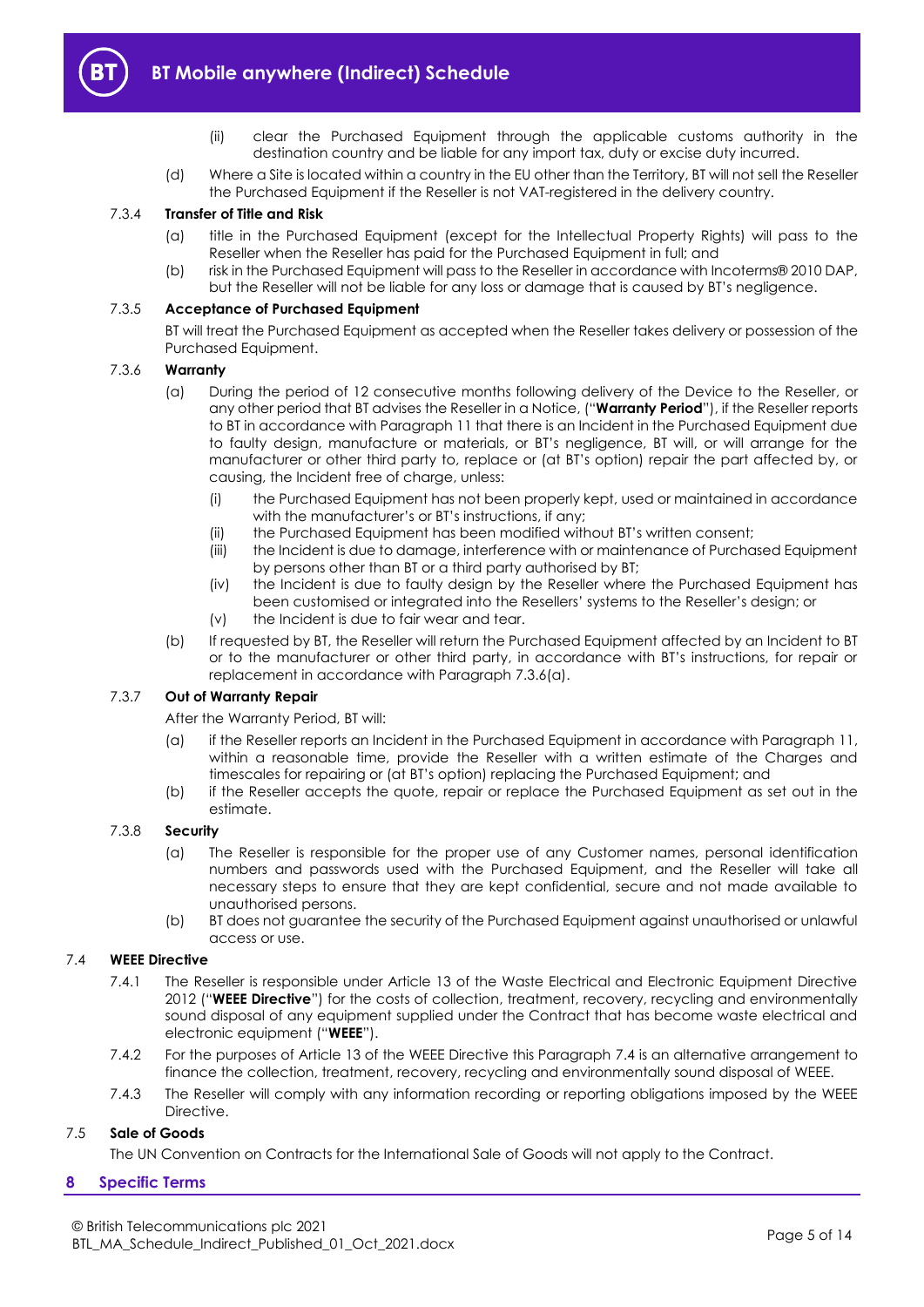

# 8.1 **Period of Service**

- 8.1.1 The Minimum Period of Service is set out in the Order.
- 8.1.2 At the end of the Minimum Period of Service, unless BT or the Reseller gives Notice to the other of an intention to terminate the Service in accordance with the Contract, BT will continue to provide the Service and BT and the Reseller will continue to perform their respective obligations in accordance with the Contract.

# 8.2 **Termination for Convenience**

8.2.1 Either of us may, at any time after the Service Start Date and without cause, terminate the entire Service to any Device by giving 28 days' Notice to the other.

#### 8.3 **Termination for Regulatory Matters**

BT may terminate immediately without notice:

- 8.3.1 the Service; or
- 8.3.2 the Service in a specific B End Country,

in order to comply with the lawful instructions of any governmental or regulatory authority with regard to the Service.

# 8.4 **PSTN Calling & Access to Emergency Services**

8.4.1 The Service that BT is providing to the Reseller is not a mobile voice service. Callers cannot make outbound calls to the PSTN nor to emergency services, nor receive calls from the PSTN by using only this Service. The Reseller will ensure that Customers acknowledge and agree that the Service does not provide the ability for Customers to call the emergency services by dialling the emergency service numbers applicable to the country in which the Site is located and that alternative arrangements should be made to cover this including the maintenance of a fixed telephone number.

#### 8.5 **Standard of Service**

- 8.5.1 The Reseller acknowledges that uninterrupted Mobile Data is technically not possible everywhere at all times and will advise Customers that:
	- (a) from time to time Incidents may occur; and
	- (b) the quality and availability of the Mobile Data is subject to:
		- (i) local geography and topography;
		- (ii) weather or atmospheric conditions;
		- (iii) degradation, congestion or maintenance requirements of the Mobile Network including but not limited to re-positioning or decommissioning of base stations;
		- (iv) other physical or electromagnetic obstructions or interference;
		- (v) faults in, or availability of, other telecommunications networks to which the Mobile Network is connected;
		- (vi) Traffic Management;
		- (vii) the compatibility of any Customer Equipment the Reseller uses; and
		- (viii) any other conditions or circumstances beyond the Supplier's control;
	- (c) Mobile Data is not available in all parts of the A-End and B-End Countries and is subject to the range of the base stations that make up the Mobile Network in those A-End and B-End Countries, nor is it available in all other countries.
	- (d) BT or the Supplier will not be liable in the event of cuts, blockages and suspensions of access to the MNO Network.
- 8.5.2 The Reseller acknowledges and will advise Customers that no guarantee is provided in respect to the quality of:
	- (a) any VOIP, IP Telephony, video streaming, Video Calls or television streaming services Applications used with the Service; or
	- (b) any other Application that relies on certain levels of performance quality (including in respect of data network latency or packet loss).
- 8.5.3 BT may change the Service provided the performance of the Service is not materially adversely affected. Examples of such changes include but are not limited to, changing any codes or numbers given to Customers.

#### <span id="page-5-0"></span>8.6 **Applications**

- 8.6.1 The Reseller acknowledges that the Applications Customers use with the Service will be provided by a third party and will be provided under an agreement between Customers and the third party, ("**EULA**").
- 8.6.2 The Reseller will deal with the third party with respect to any loss or damage suffered by the Reseller or its Customer under the EULA and any loss or damage will not be enforceable against BT.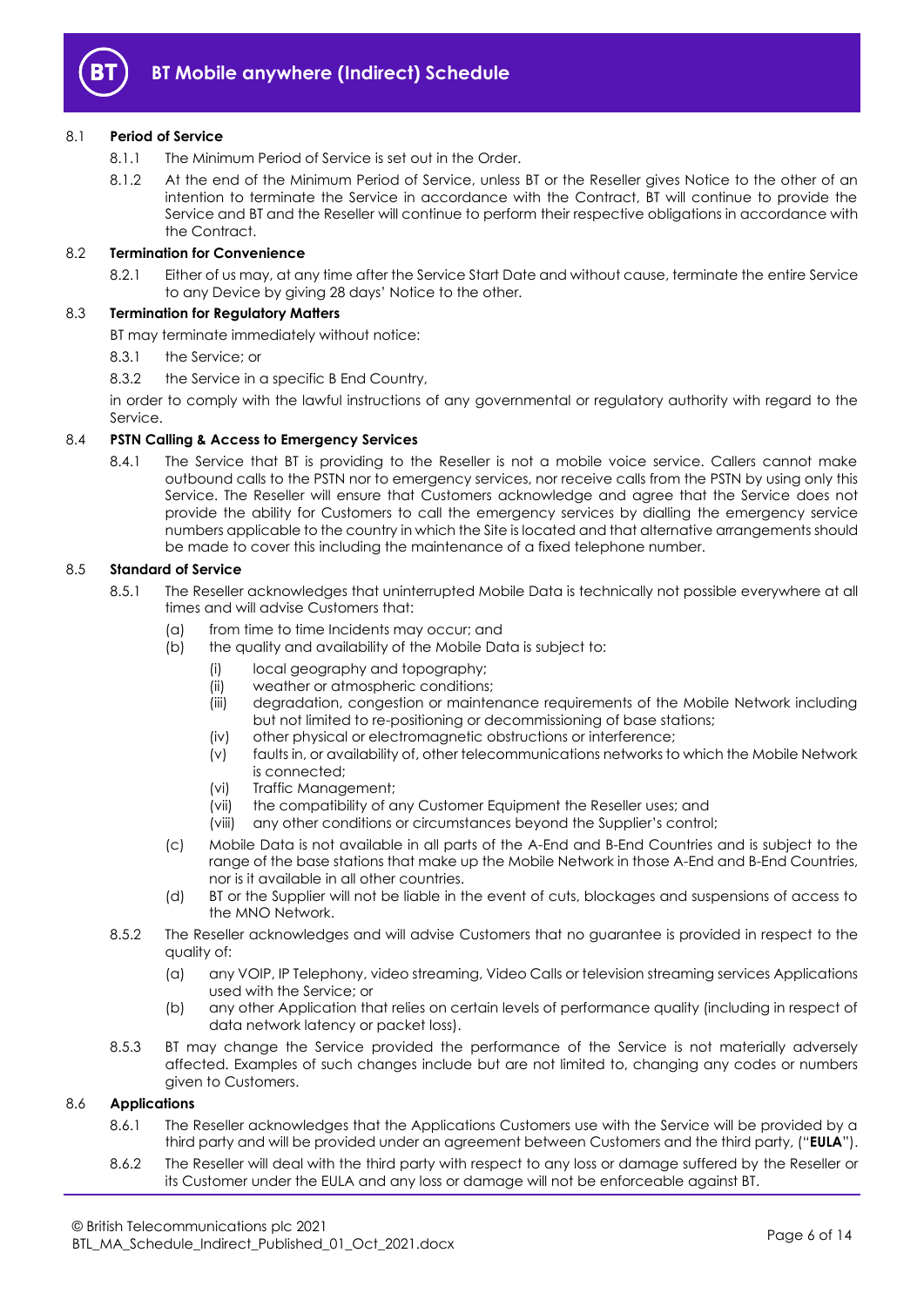

# 8.7 **Access to the Internet**

The Reseller will make the Customers aware that the Service provides access to the Internet and use of the Internet is at Customers own risk.

# 8.8 **Mobile Data Usage**

The Reseller will:

- 8.8.1 monitor the Customers' Mobile Data usage against the Data Allowance;
- 8.8.2 reduce the Mobile Data speed to 256Kb per second if the Customer's Mobile Data usage:
	- (a) for the Pooled Data Package, Shared Data Package or Individual Data Package, exceeds the Mobile Data Allowance in a Month, until the Customer purchases a Mobile Data Add-On or commence a new Month; and
	- (b) for the Daily Data Package, exceeds the Mobile Data Allowance in a Day, until:
		- (i) the Customer purchases a further Daily Data Package for that Day; or
			- (ii) a new Day commences.

#### 8.9 **Domestic Use**

8.9.1 An eSIM profile can sit alongside a domestic mobile plan on a Device, so data can be consumed on the relevant Device by switching from the eSIM profile to domestic mobile plan in the User's Device settings.

# 8.10 **URL Categories**

- 8.10.1 The Business Unlimited Plan will only allow data to be used to access the Applications and URL Categories set out in the Order.
- 8.10.2 The Reseller may:
	- (a) check whether or not a URL is included in a URL Category at: [http://rulespace.com/rater/swg-ratertool.html;](http://rulespace.com/rater/swg-ratertool.html) and
	- (b) request that Symantec include a URL in a URL Category at: [https://support.symantec.com/en\\_US/article.TECH97647.html.](https://support.symantec.com/en_US/article.TECH97647.html)
- 8.10.3 BT does not control the inclusion of URLs in the URL Categories and does not guarantee the inclusion of a URL in a URL Category.

#### 8.11 **APN**

BT will provide the Reseller with a generic APN for access to the Internet and other data services using the Device, Independent SIM Card.

#### <span id="page-6-1"></span>8.12 **Suspension, Barring, Limiting and Disconnection**

- 8.12.1 BT may bar the SIM Cards preventing the User from sending and receiving Mobile Data, disconnect it from the Mobile Network, or limit or suspend the Service immediately without notice:
	- (a) if the Reseller or Customer fails to comply with the terms of the Contract;
	- (b) in the event of loss or theft of the SIM Card or Device, or otherwise at the Customer's request;
	- (c) if BT has reasonable cause to suspect fraudulent use of the Customer's SIM Card or Device; or
	- (d) upon instruction by emergency services or any other government, regulatory or appropriate authority.
- 8.12.2 If BT has barred or disconnected the Service, BT will not re-provide it unless the Reseller or Customer complies with the terms of the Contract or satisfy BT that the Reseller or Customer will do so in the future, or that the Service will not be used again in a way that is prohibited under this Contract.
- 8.12.3 If BT bars the SIM Card or eSIM Profile, disconnects it from the Mobile Data, limits or suspends the Mobile Data, the Contract will continue. The Reseller will pay all Charges until the Contract is ended in accordance with the Contract.

#### 8.13 **Portal**

The Supplier may carry out Maintenance on the Portal from time to time and BT or the Supplier will use reasonable endeavours to inform the Reseller before this happens.

#### <span id="page-6-0"></span>8.14 **Invoicing**

- 8.14.1 The Service is currently authorised to contract/bill from a limited set of countries: Hong Kong, France, South Africa, UK & USA.
- 8.14.2 All usage in the USA that triggers the obligation for BT or any of its subsidiaries to remit taxes or fees (including regulatory fees) to a governmental or quasi-governmental authority in the USA must be billed by BT Americas to the Reseller. Invoices from BT Americas will expressly state that the Service provides Internet access and will apply applicable taxes and fees including regulatory fees.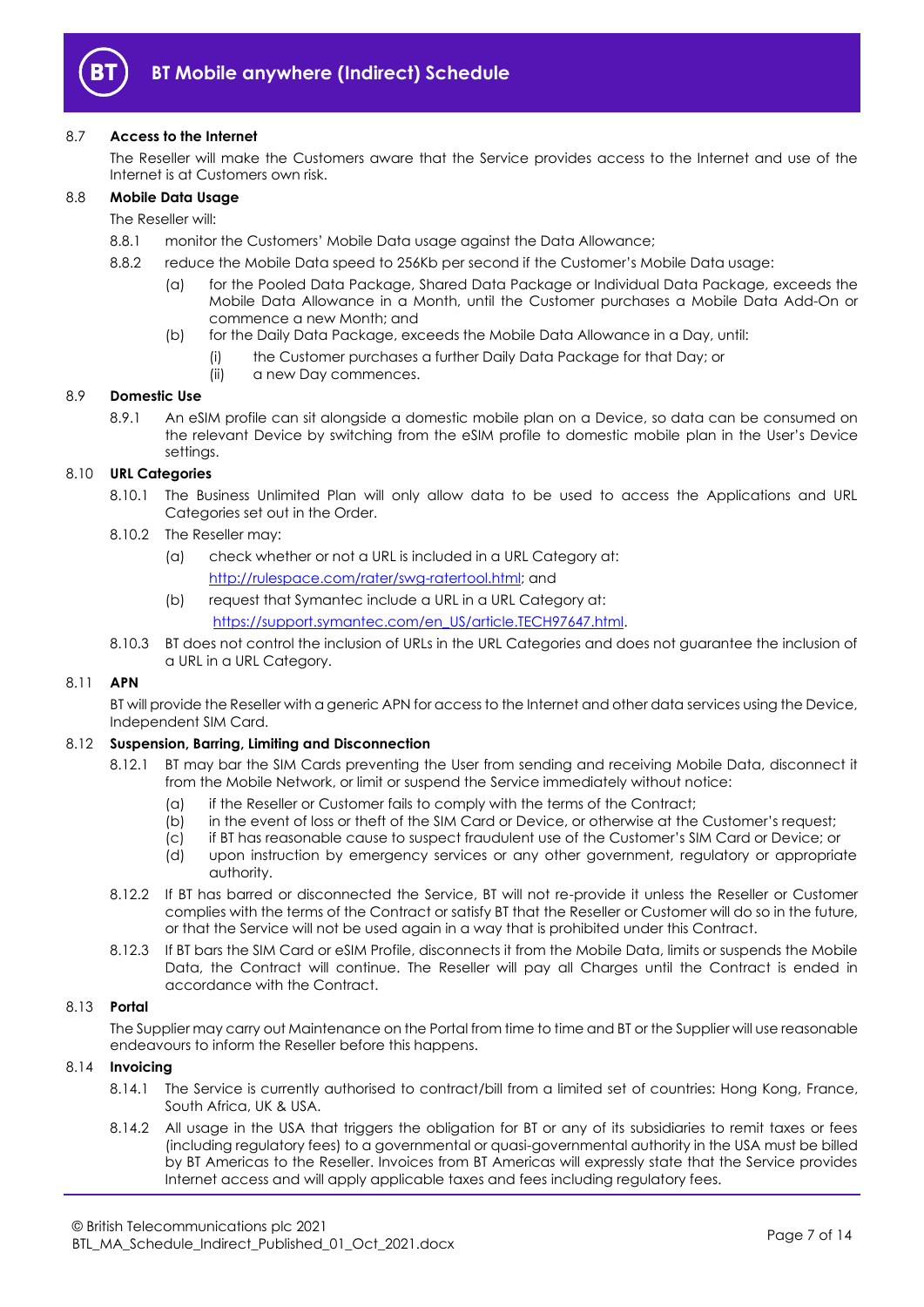

- 8.14.3 BT will invoice the Reseller for the following Charges as set out in this Paragraph [8.14](#page-6-0) in the amounts and currency specified in any applicable Order:
	- (a) Recurring Charges for the Pooled Data Package, Shared Data Package and Individual Data Package, monthly or quarterly in advance (depending on the Reseller's billing frequency). For any period where the Mobile Service is provided for less than one month, the Recurring Charges will be calculated on a daily basis;
	- (b) Charges for the Mobile Data Add-Ons and Daily Data Package, monthly or quarterly in arrears (depending on the Reseller's billing frequency); and
	- (c) Charges for Purchased Equipment from the Service Start Date.
- 8.14.4 BT may invoice the Reseller for any of the following Charges in addition to those set out in any applicable Order:
	- (a) Charges for investigating Incidents that the Reseller reports to BT where BT finds no Incident or that the Incident is caused by something for which BT is not responsible under the Contract;
	- (b) Charges for lost, stolen, damaged or destroyed SIM Cards and Devices;
	- (c) Charges for any unauthorised use of the SIM Cards and Devices up to the point the Reseller informs BT in accordance with Paragraph [10.2.7\(f\);](#page-10-0)
	- (d) any other Charges as set out in any applicable Order or as otherwise agreed between BT and the Reseller ; and
	- (e) any Termination Charges incurred in accordance with Paragraph [8.16](#page-7-0) upon termination of the relevant Service.

# 8.15 **Amendments to the PSA or General Terms for Resellers**

- 8.15.1 The definition of Site in the General Terms for Resellers is deleted and replaced with the following:
- 8.15.2 "**Site**" means any place identified in a Schedule or Order to which BT will deliver the Purchased Equipment.
- 8.15.3 The wording in Clause 1 of the PSA and Clause 2 of the General Terms for Resellers is deleted and replaced with the following:
	- 2.1 any Annexes;
	- 2.2 the Schedule;
	- 2.3 these General Terms for Resellers;
	- 2.4 any Order;
	- 2.5 any Standard Pricing Sheet; and
	- 2.6 if applicable to a Service, the BT Price List.
- 8.15.4 All other terms in the PSA for Resellers and General Terms for Resellers will continue to apply un-amended.

# <span id="page-7-1"></span><span id="page-7-0"></span>8.16 **Termination Charges**

- 8.16.1 If the Reseller terminates the Contract or Service for convenience in accordance with Clause 14.1 of the PSA or Clause 17.2 of the General Terms the Reseller will pay BT:
	- (a) all outstanding Charges or payments due and payable under the Contract; and
	- (b) any other Charges as set out in any applicable Order;
- 8.16.2 In addition to the Charges set out at Paragraph [8.16.1](#page-7-1) above, if the Reseller terminates during the Minimum Period of Service, the Reseller will pay BT:
	- (a) all Charges or fees incurred by BT from any supplier due to the early termination; and
	- (b) Termination Charges, as compensation equal to difference between the level of spend on the Service the Reseller achieved and the Minimum Revenue Commitment.

#### 8.17 **Minimum Revenue Commitment Conditions**

- 8.17.1 Any Mobile Data Add-On does not increase the value of the Minimum Revenue Commitment set out in the Order.
- 8.17.2 Mobile Data Add-Ons prices are set out in a Standard Pricing Sheet.
- 8.17.3 If the Reseller request a change to the Minimum Revenue Commitment, the Reseller will enter into a new Contract for the Service that will include a new Minimum Revenue Commitment.

#### <span id="page-7-2"></span>8.18 **Provision of the SIM Cards**

- 8.18.1 BT will deliver SIM Cards to the Reseller in the A-End Country.
- 8.18.2 Where the A-End country is South Africa, the Reseller acknowledges and accepts that SIM Cards shipped to South Africa shall be pre-activated in another country.

# 8.19 **Provision of the Service to in China**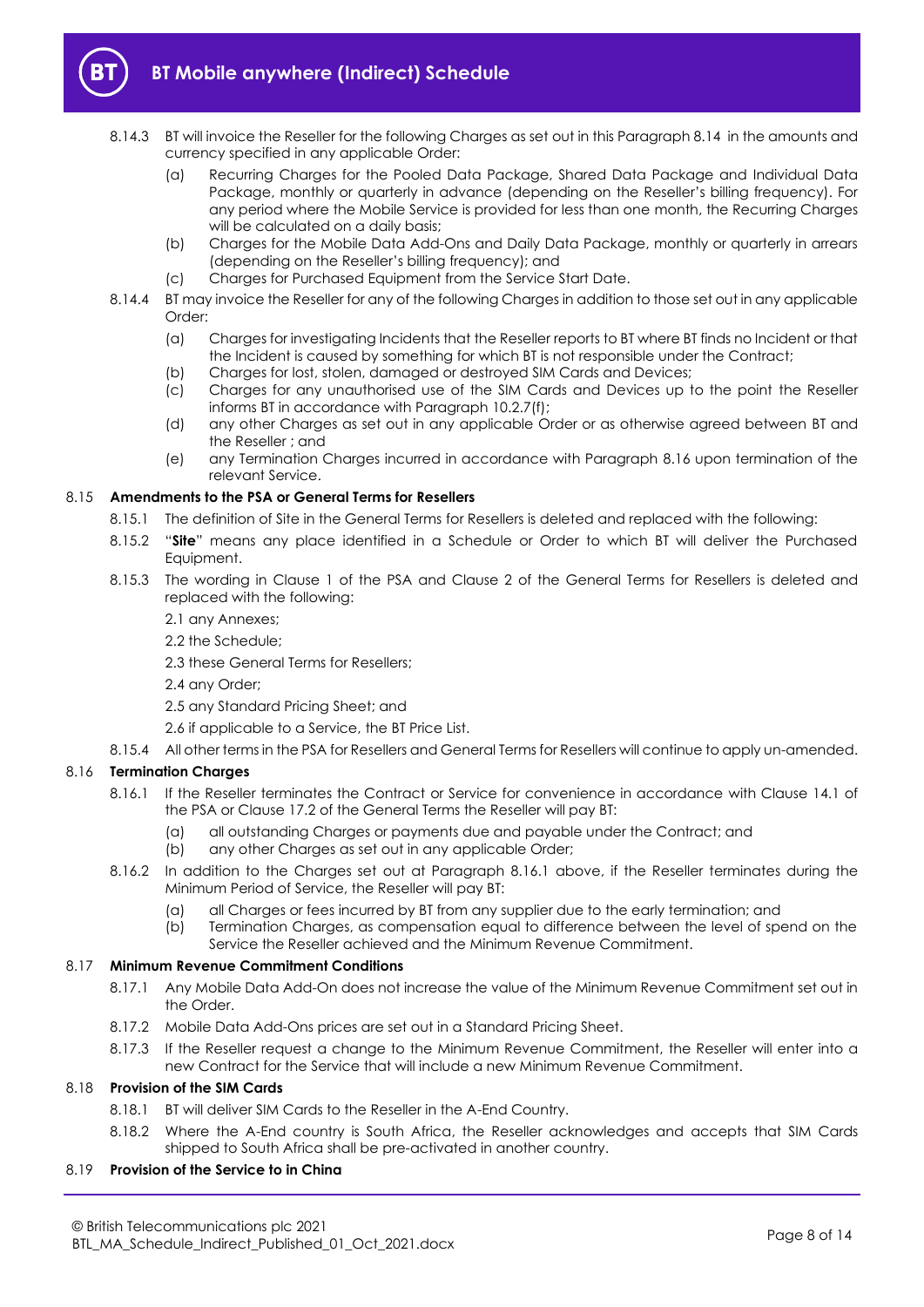

- 8.19.1 The Reseller accepts the risk that, due to changing nature of the China domestic and international landscape, the Service may have to be altered, suspended or even discontinued, resulting in degradation or full loss of connectivity which BT will not be responsible for.
- 8.19.2 BT may terminate and/or suspend the Service at any time in a Force Majeure Event and/or in accordance with applicable Chinese laws, regulations and/or directions from the Chinese authorities. BT will not be liable for any service credits, damages, and/or loss (whether direct or indirect) resulting from the termination or suspension of the Service in accordance with this Clause [8.18](#page-7-2) (Provision of the Service to Site (s) in China).
- 8.19.3 Where the Reseller requests to route traffic destined for business applications hosted on the Internet through BT's MPLS services for performance reasons, the Reseller acknowledges and undertakes to BT that:
	- (a) the requested applications are not a subject of censorship or blocking by the Chinese government; and
	- (b) the requested applications are used solely for the Resellers internal business purposes and will strictly only be available for closed Customer group access by the Resellers Customers.

## 8.20 **Overage**

- 8.20.1 A Mobile Data Allowance is applied to the Reseller or Customer Data Package. The Reseller or its Customers will be required to purchase an additional Mobile Data Allowance that is added to the Data Package in order to exceed the Mobile Data Allowance.
- 8.20.2 Where a Customer requests for no Mobile Data Allowance to be applied to their Data Package, Overage Charges will be based on the existing Data Package committed to by the Customer as outlined in the Standard Pricing Sheet.

#### 8.21 **Other terms**

The Reseller acknowledges that countries with Permanent Roaming restrictions include Brazil and Turkey and for these countries BT will provide a PMC to facilitate roaming in these countries. Serbia, China and India are approved for Permanent Roaming.

# <span id="page-8-0"></span>**Part B – Service Delivery and Management**

# **9 BT's Obligations**

# 9.1 **Service Delivery**

Before the Service Start Date and, where applicable, throughout the provision of the Service, BT will provide the Reseller with:

- 9.1.1 A welcome letter with contact details for the Service Desk;
- 9.1.2 a Reseller Committed Date and will use reasonable endeavours to meet any Reseller Committed Date.

#### 9.2 **Commissioning of the Service**

Before the Service Start Date, BT will:

- 9.2.1 allocate an SSID and password for each Device to allow Customer Equipment to access the Device via Wi-fi;
- 9.2.2 ensure that SIM Cards, other than Un-activated Independent SIM Cards, Un-activated eSIM Profiles and SIM Cards in Un-activated Devices, are sent out ready for use; and
- 9.2.3 allocate passwords and Customer names for the Portal.

#### 9.3 **During Operation**

On and from the Service Start Date, BT:

- 9.3.1 will respond and use reasonable endeavours to remedy an Incident without undue delay if the Reseller reports an Incident;
- 9.3.2 may migrate the Service to another Mobile Network Operator from time to time and will use reasonable endeavours to inform the Reseller before this happens; and
- 9.3.3 may, in the event of a security breach affecting the Service, require the Reseller to change any or all of their passwords.

# 9.4 **The End of the Service**

BT will on termination of: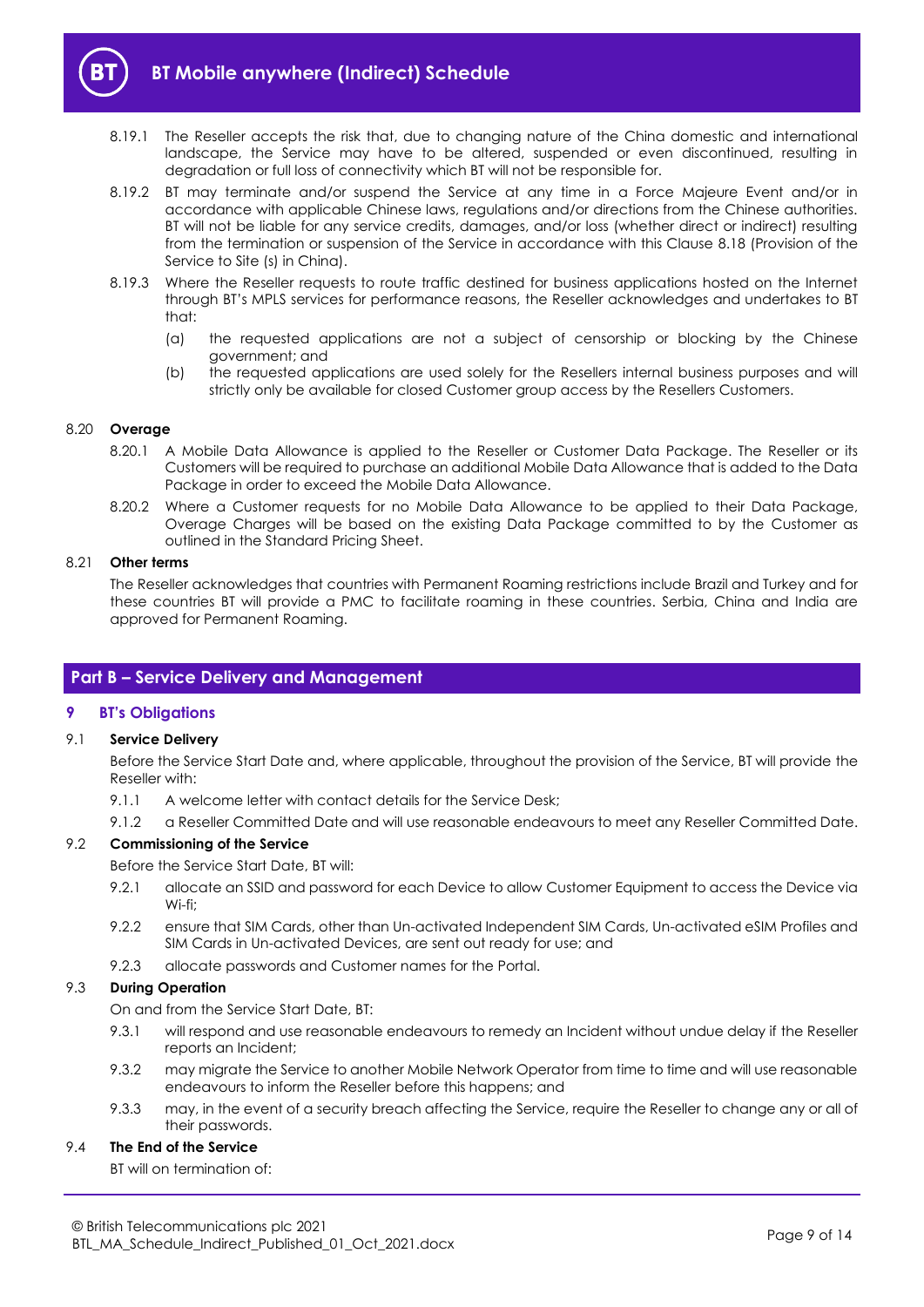

- 9.4.1 the Service as a whole, terminate access to the SIM Cards and the Portal;
- 9.4.2 an Independent SIM Card, terminate access to the Independent SIM Card;
- 9.4.3 an eSIM Profile, terminate access to the eSIM Profile; and
- 9.4.4 a Device, terminate access to the SIM Cards in that Device.

# **10 The Reseller's Obligations**

# 10.1 **Service Delivery**

Before the Service Start Date and, where applicable, throughout the provision of the Service, the Reseller will, and where applicable the Reseller will ensure that the Reseller's Customers will:

- 10.1.1 provide BT with the names and contact details of the Reseller Contact, but BT may also accept instructions from a person who BT reasonably believes is acting with the Reseller' authority;
- 10.1.2 set up and maintain a Reseller Helpdesk;
- 10.1.3 provide BT with any information reasonably required without undue delay;
- 10.1.4 carry out the Reseller's own investigations to ensure the suitability of any Devices, SIM Cards, Data Package or Daily Data Package for the Reseller's use;
- 10.1.5 complete any preparation activities that BT may request to enable the Reseller to receive the Service promptly and in accordance with any reasonable timescales;
- 10.1.6 in jurisdictions where an employer is legally required to make a disclosure to its Customers and other employees:
	- (b) ensure that Customers inform their employees and the Reseller's Customers that as part of the Service being delivered by BT, BT may monitor and report to the Reseller the use of any targeted applications by the Customers' employees and/or Customers;
	- (c) ensure that Customers' employees and the Reseller's Customers have consented or are deemed to have consented to such monitoring and reporting (if such consent is legally required) agree that BT will not be liable for any failure by the Reseller or the Customers to comply with this instruction and indemnify BT from and against any Claims or action brought by the Reseller's and Customers' employees or Customers against BT arising out of the delivery of Services by BT; and
	- (d) ensure that Customers inform their employees and Customers that the Service will provide itemised billing and calls will be logged by the Reseller.

# 10.2 **During Operation**

On and from the Service Start Date, the Reseller will, and where applicable the Reseller will ensure that the Reseller's Customers will:

- 10.2.1 ensure that Customers report Incidents to the Reseller Helpdesk and not to the Service Desk;
- 10.2.2 ensure that the Reseller Helpdesk will take Incident reports from Customers and pass these to the Service Desk using the procedures agreed between BT and the Reseller and be available for all subsequent Incident management communications;
- 10.2.3 be responsible for the Reseller's usage of the Service and ordering any Mobile Data Add-Ons;
- 10.2.4 monitor and maintain any Customer Equipment connected to the Service or used in connection with the Service;
- 10.2.5 ensure that any Customer Equipment that is connected to the Service or that a Customer uses, directly or indirectly, in relation to the Service is:
	- (a) adequately protected against viruses and other breaches of security;
	- (b) connected appropriately to the Device and is technically compatible with the Service and will not harm or damage the Device, SIM Card or the Service or any of BT's suppliers' or subcontractors' network or equipment; and
	- (c) approved and used in accordance with relevant instructions, standards and Applicable Law and any safety and security procedures applicable to the use of that Customer Equipment;
- 10.2.6 immediately disconnect any Customer Equipment, where Customer Equipment does not meet any relevant instructions, standards or Applicable Law;
- 10.2.7 ensure the security and proper use of all valid Customer access profiles, passwords and other systems administration information used in connection with the Service and:
	- (a) immediately terminate access for any person who is no longer a Customer;
	- (b) inform BT immediately if a Customer's ID or password has, or is likely to, become known to an unauthorised person, or is being or may be used in an unauthorised way;
	- (c) take all reasonable steps to prevent unauthorised access to the Service;
	- (d) satisfy BT's security checks if a password is lost or forgotten; and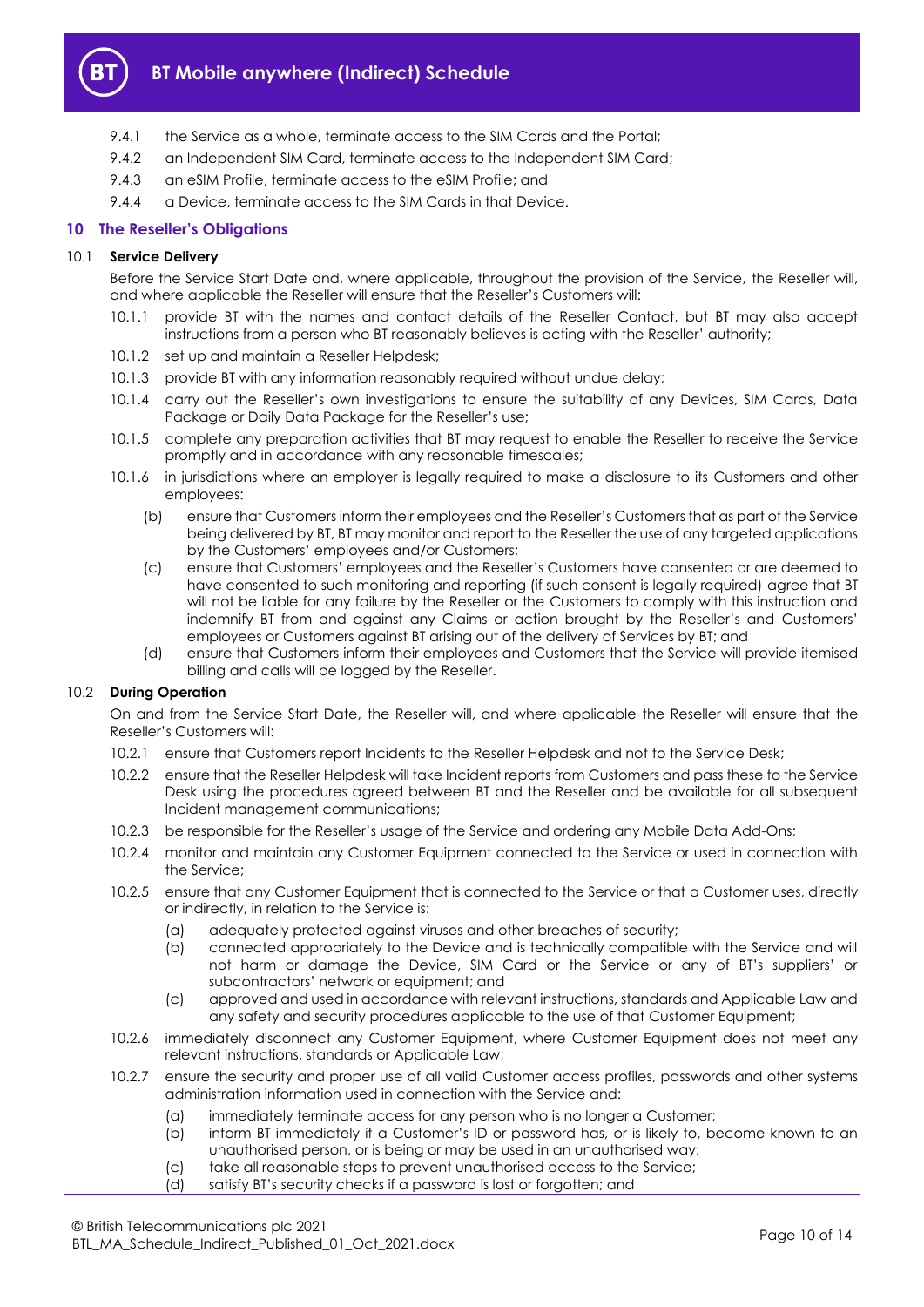

- (e) change any or all passwords or other systems administration information used in connection with the Service if BT requests the Reseller to do so in order to ensure the security or integrity of the Service.
- (f) inform BT if a SIM Card or Device is lost, stolen, damaged or destroyed or likely to be used in an unauthorised manner. The Reseller will be liable for all Charges incurred by the unauthorised Customer of the SIM Card or Device until BT suspends the SIM Card or Device from the Service in accordance with Paragrap[h 8.12;](#page-6-1)
- <span id="page-10-0"></span>10.2.8 not and will ensure that the Reseller's Customers will not:
	- (a) duplicate or replicate SIM Cards (or any part of it) or undertake any similar activity or fraud in relation to SIM Cards;
	- (b) use the Service to share content that is copyright protected;
	- (c) resell, rent or lease any Device or SIM Card outside of the EU without BT's written consent but the Reseller may distribute any Device to a Customer;
	- (d) re-sell, transfer, assign or sub-licence the Service (or any part of it) or the associated Software to anyone else;
	- (e) use the Service to send unsolicited communications without the receiver's consent and provide BT with evidence of the process used to obtain such consent if requested to do so by BT;
	- (f) use the Service for any fraudulent or other unlawful purpose, whether the Reseller are acting alone or with anyone else; or
	- (g) knowingly distribute malicious software or permit hacking or unauthorised modification of any Device or SIM Card.

#### 10.3 **The End of the Service**

The Reseller will, on termination of the Service by BT or the Reseller, be responsible for disposing of any SIM Cards and Devices.

# <span id="page-10-1"></span>**11 Notification of Incidents**

Where the Reseller or the Reseller's Customers become aware of an Incident:

- 11.1 the Reseller Helpdesk will report it to the Service Desk;
- 11.2 BT will give the Reseller a Ticket;
- 11.3 BT will inform the Reseller when it believes the Incident is cleared and will close the Ticket when:
	- (a) the Reseller confirms that the Incident is cleared within 24 hours after having been informed; or
		- (b) BT has attempted unsuccessfully to contact the Reseller, in the way agreed between BT and the Reseller in relation to the Incident, and the Reseller have not responded within 24 hours following BT's attempt to contact the Reseller.
- 11.4 If the Reseller confirms that the Incident is not cleared within 24 hours after having been informed, the Ticket will remain open, and BT will continue to work to resolve the Incident.
- 11.5 BT may contact the Supplier for assistance in resolving the Incident and the Supplier may contact the Customer Contact.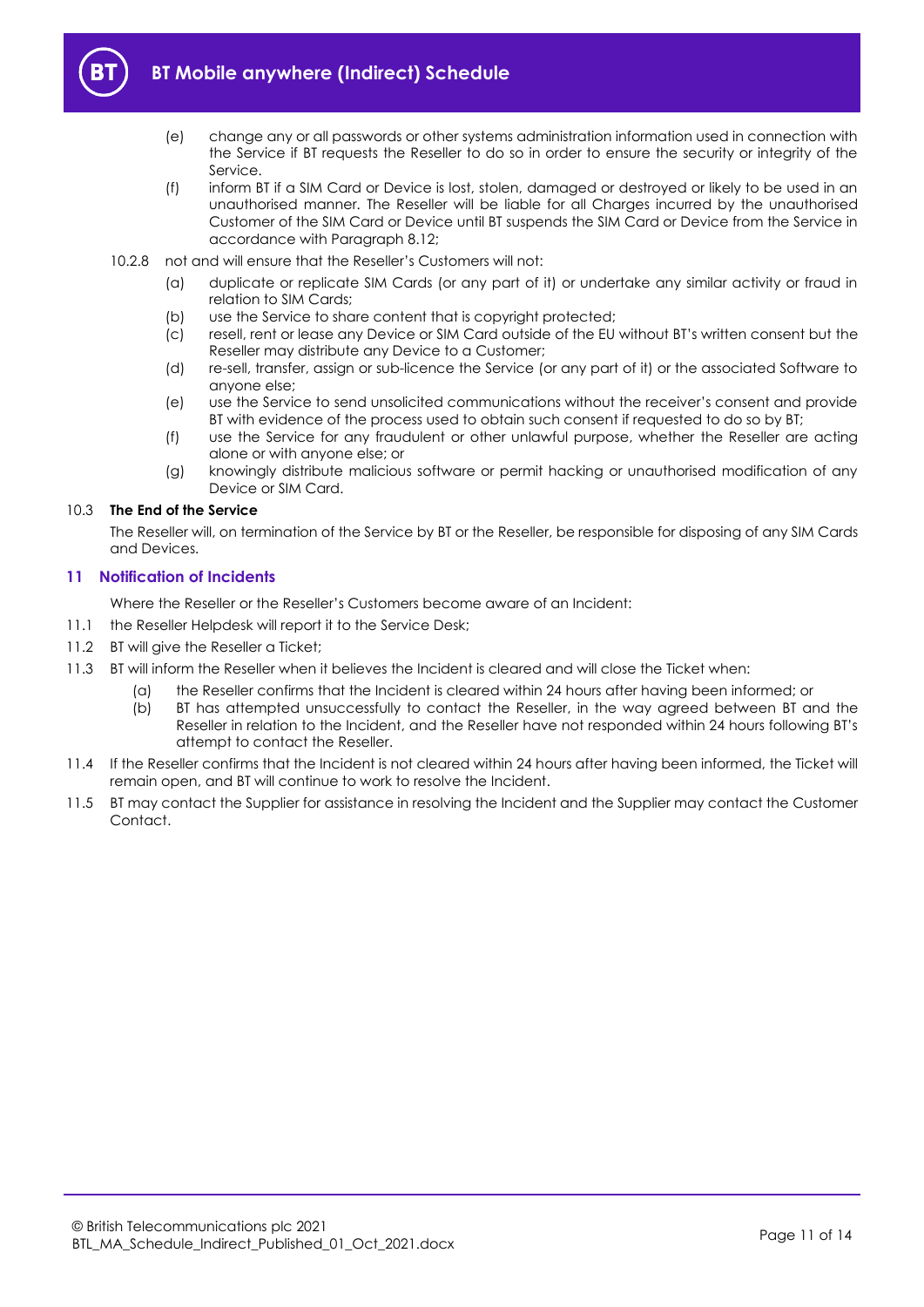

# <span id="page-11-0"></span>**Part C – Service Levels**

# **12 Service Care Levels**

There are no Service Levels for the Service.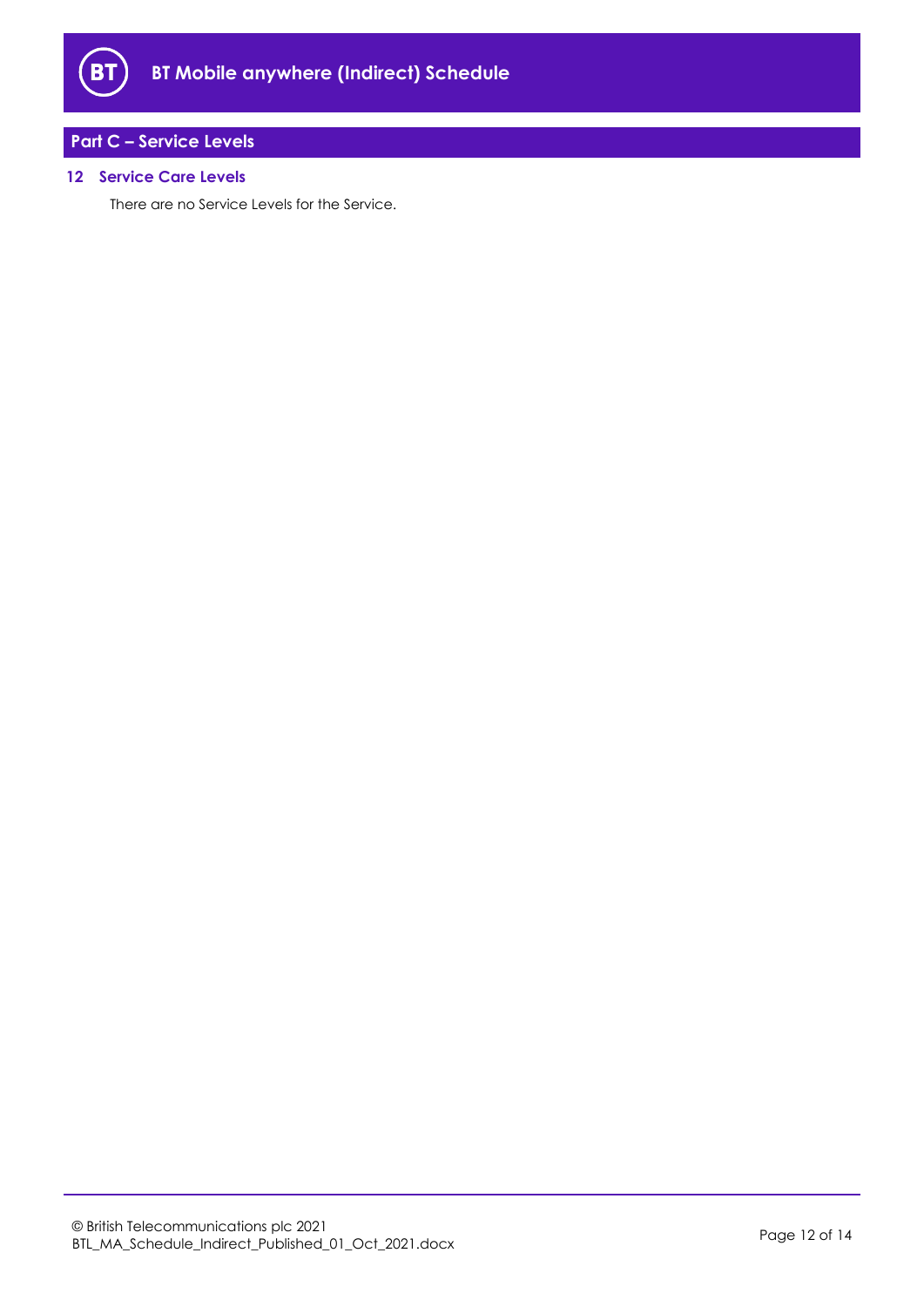

# <span id="page-12-0"></span>**Part D – Defined Terms**

# **13 Defined Terms**

In addition to the defined terms in the Governing Agreement, capitalised terms in this Schedule will have the following meanings (and in the case of conflict between these defined terms and the defined terms in the Governing Agreement, these defined terms will take precedence for the purposes of this Schedule):

"**3G**" means third generation of wireless mobile telecommunication technology, that is used for both voice and data services. The Customer will only be able to use 3G Services when the Customer is in range of a 3G base station.

"**4G**" means Long Term Evolutions (LTE) and is used for both voice and data services. The Customer will only be able to use 4G Services when the Customer is in range of a 4G base station.

"**4G+**" means Long Term Evolution-Advanced and is used for both voice and data services. Customer will only be able to use 4G+ Services when the Customer is in range of a 4G+ base station.

"**A-End Country**" means the country in which the Service was ordered.

"**APN**" means the access point name given to the unique point (or points) at which the Customer Network or a public network such as the Internet may connect with the Mobile Network.

"**Applications**" means any program, or group of programs, that is designed for use by a Customer and which is compatible with the Service and for which the Reseller has in place all necessary authorisations and licences.

"**B-End Country**" means any country in which BT makes the Service available, other than the A-End Country, the Reseller can find a list of the available countries on the Portal.

"**Business Unlimited Plan**" means unlimited access in the A-End and B-End Countries listed on the Portal, to a predefined list of Applications and URL Categories as set out in the Order.

"**Compatible Equipment**" means any mobile handset, tablet, laptop or computer that allows the insertion of a SIM Card or provisioning of an eSIM Profile and which is Customer Equipment for the purposes of this Contract.

"**Customer Contact**" means any individuals authorised to act on the Reseller's behalf for the Service management matters and the ordering of Mobile Data Add-Ons.

"**Customer Equipment**" means any equipment including any Purchased Equipment and any software, other than BT Equipment, used by the Customer in connection with the Service.

"**DAP**" means Delivered at Place as defined in Incoterms® 2010.

"**Data Package**" has the meaning given in Paragraph 4.3.

"**Day**" means a period of 24 hours commencing at 00:01 in the local time in the country in which the Device, Independent SIM Card or eSIM Profile is being used.

"**Device**" means a wireless access point as set out in any Standard Pricing Sheet and will be Purchased Equipment, for the purposes of this Contract.

"**Enabling Service**" has the meaning given in Paragraph [6.1.](#page-2-0)

"**eSIM Profile**" means the profile of an embedded SIM that can be used in conjunction with a compatible device.

"**EU**" means European Union.

"**EU Zone**" means the countries listed as such in the Portal.

"**EULA**" has the meaning given in Paragraph [8.6.1.](#page-5-0)

"**General Terms**" means the general terms that this Schedule is attached to, or where not attached to this Schedule, can be found at [www.bt.com/terms,](http://www.bt.com/terms) and form part of the Contract.

"**GPRS**" means General Packet Radio Service for the transmission of data.

"**HSDPA**" means High Speed Downlink Packet Access a protocol for networks based on the Universal Mobile Telecommunications System for the transmission of data.

"**IMSI**" means international mobile subscriber identity.

"**Incident**" means a fault in the Device, SIM Card or the Portal.

"**Incoterms® 2010**" means the International Commercial Terms, which are a series of pre-defined commercial terms published by the International Chamber of Commerce and are a trademark of the International Chamber of Commerce.

"**Independent SIM Card**" means a SIM Card not pre-installed in a Device and is used by the Reseller in Compatible Equipment.

"**Internet**" means a global system of interconnected networks that use a standard Internet Protocol to link Devices, Independent SIM Cards, and eSIM Profiles worldwide.

"**Internet Protocol**" or "**IP**" means a communications protocol for Devices, Independent SIM Cards, and eSIM Profiles connected to the Internet that specifies the format for addresses and units of transmitted data.

"**Mi-Fi Unit**" means a portable router which provides mobile Wi-fi connection.